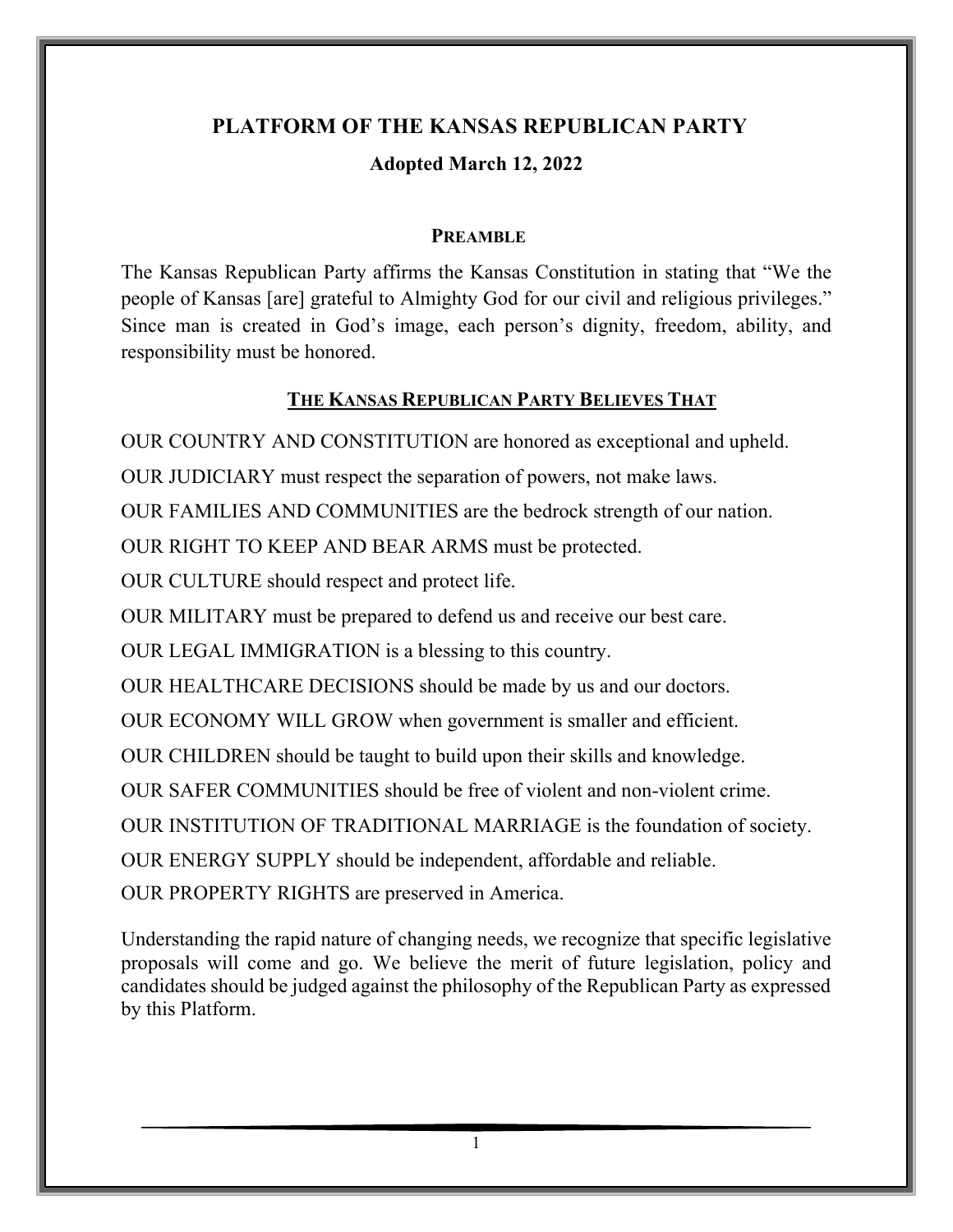## **I. EMBRACING OUR HERITAGE**

The Kansas Republican Party believes that the fundamental principles of the Republican Party are rooted in the Declaration of Independence and the Constitutions of the United States and Kansas, especially in their respective Bills of Rights. The Party supports the preservation of our Republic, its ideals, and institutions for the good of all Americans. We adamantly oppose the erosion of these cherished freedoms.

Preserving these freedoms requires our best effort; our willingness to believe in ourselves and to believe in our capacity to accomplish great things; and our great faith that together, with God's guidance, we can and will resolve the problems that now confront us.

## **II. RESPECTING THE CONSTITUTIONAL SEPARATION OF POWERS**

The judicial branch of our government, must recognize that it is not a super-legislative body. The core mission of the judiciary is to protect the historically recognized constitutional rights of the people. We believe judges should be arbiters of conflict and not public policy makers. The judiciary should be held accountable for its mission by a thorough examination of its members by the people whose rights they are to protect. The most efficient mechanism of accountability, and one envisioned by both the state and federal constitutions, is a vigilant legislature. Kansas should change its judicial selection process to reflect the federal model of legislative confirmation or by adopting direct election of judges statewide.

We support the use of American law for American courts and believe strongly that only American laws and the Constitutions of the United States and Kansas should be used for legal decisions in our courts when foreign law violates these fundamental liberties, rights and privileges granted under the United States and Kansas constitutions.

## **III. RESPECTING INDIVIDUAL FREEDOMS AND LIBERTY**

Respect for each person's dignity, freedom, ability, and responsibility is a bedrock strength of our nation. We believe that each individual is unique and oppose group-identity based politics and policies.

We affirm the Declaration of Independence and the Kansas Constitution, which state that we are endowed by our Creator with inalienable rights of life, liberty, and the pursuit of happiness.

We affirm the rights guaranteed by the Bill of Rights as originally intended by the founding fathers including the rights to practice religion freely, to keep and bear arms, to be protected from unreasonable searches and seizures, and to not have property taken by government for private use.

Local control should be preferred and considered when enacting laws and regulations, larger government units should not interfere with local, more efficient and responsive solutions.

The Republican Party supports the right of all individuals and groups to express their political views freely and openly without government regulation or interference. We cherish the opportunity to engage with others and to advance our philosophy of freedom and responsibility in a free and vibrant political debate, secure in the knowledge that the logic of freedom and responsibility will always prevail in a free and educated electorate.

The Republican plan empowers people with a renewed commitment to Almighty God, as we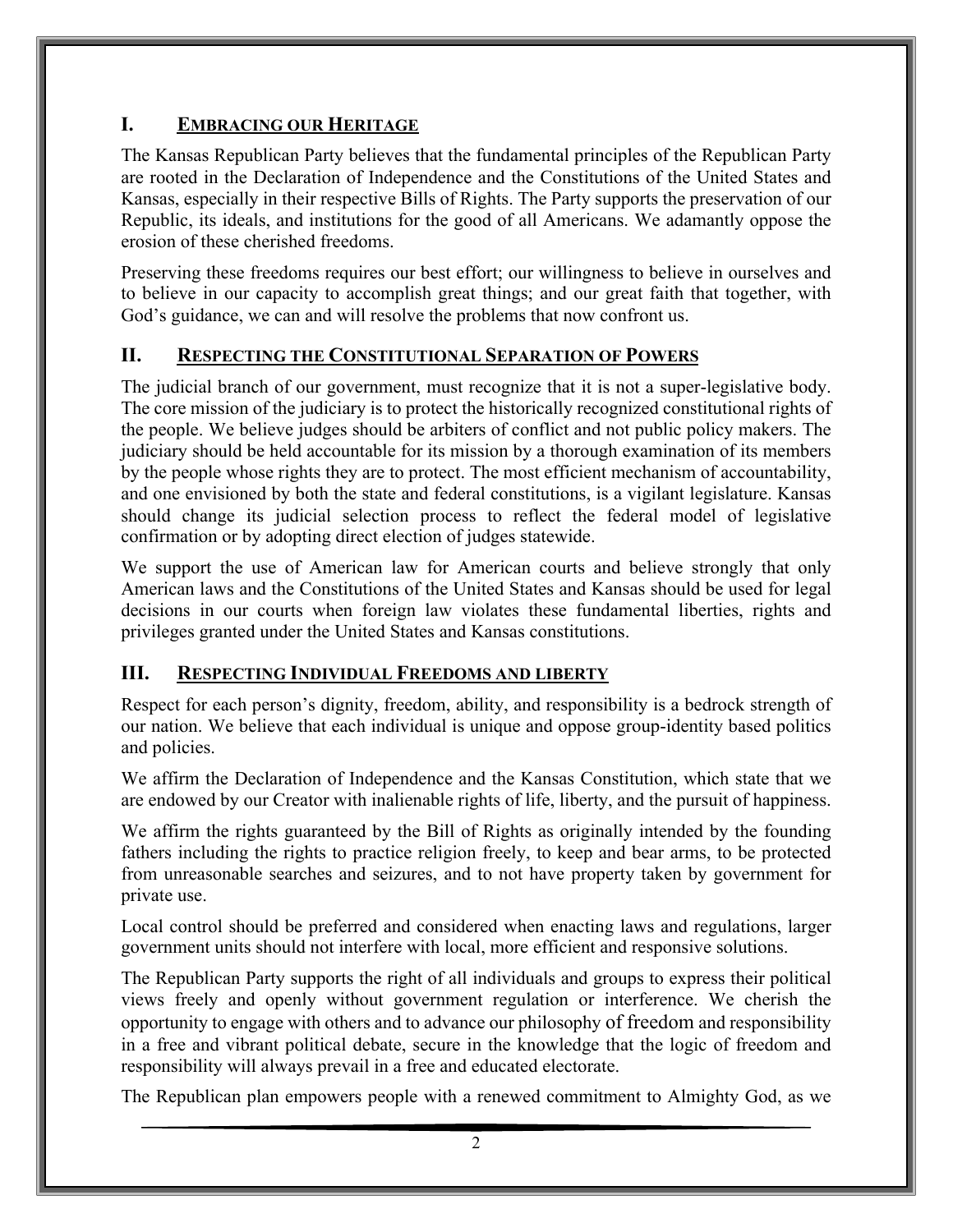continue to focus on each individual's unique value, dignity, and duty to serve our State, Nation and fellow man. As Republicans we believe in equal political rights and equal justice for all.

Voting is an essential individual right and, to ensure election integrity, we support requiring Kansans to show a government-issued photo ID to vote in any election in our state. We encourage the purging of the Kansas voter rolls of ineligible voters to ensure the integrity of our elections.

We welcome Kansans of every ethnicity into our Party as we work together to preserve our heritage of political equality, religious freedom, and strong moral values. We strive to eliminate racism and we condemn all racist acts and groups. The Kansas Republican Party is proud to support and honored to have as its affiliates: the Kansas Black Republican Council, the Republican National Hispanic Assembly of Kansas, the Kansas Federation of Republican Women, the Heartland Republican Jewish Coalition, the Kansas Young Republicans and the Kansas Federation of College Republicans.

## **IV. UPHOLDING THE CONSTITUTIONAL RIGHT TO KEEP AND BEAR ARMS**

Because the Second Amendment is essential to protecting all of the other rights endowed by God and guaranteed by the constitution, we uphold the right of Americans to keep and bear arms as an individual right that antedates the Constitution and is solemnly confirmed by the Second Amendment.

We call upon the President to appoint, and for the Senate to confirm, judges who respect the Constitution and the right of individual citizens to keep and bear arms.

We affirm that firearm ownership is an exercise of responsible citizenship that enables Americans to defend themselves and their families, property, and communities.

We recognize that gun control, in all its forms, only penalizes law-abiding citizens. Such proposals are ineffective at reducing violent crime.

We oppose the licensing of law-abiding gun and ammunition owners, gun registration, limitations on ammunition purchases, and calls to confiscate firearms and magazines as violations of the Second Amendment.

We affirm the preeminent role of state government to establish laws regarding firearms.

We oppose all efforts to stigmatize gun ownership in housing, healthcare, and access to financial services.

We support allowing teachers who volunteer and go through training and certification to be armed in our public schools to defend our children.

#### **V. PROMOTING A CULTURE OF LIFE**

Every innocent human life is sacred. Every human being, born or unborn, has an inalienable right to life which cannot be infringed. We believe life begins at conception and does not end until natural death. The Kansas Republican Party will lead our nation toward a culture that values life—the life of the elderly and sick, the life of the young, and the life of the unborn.

All unborn children, regardless of ability, have a fundamental right to life which cannot be infringed. Kansas Republicans, therefore, affirm our support for a Human Life Amendment to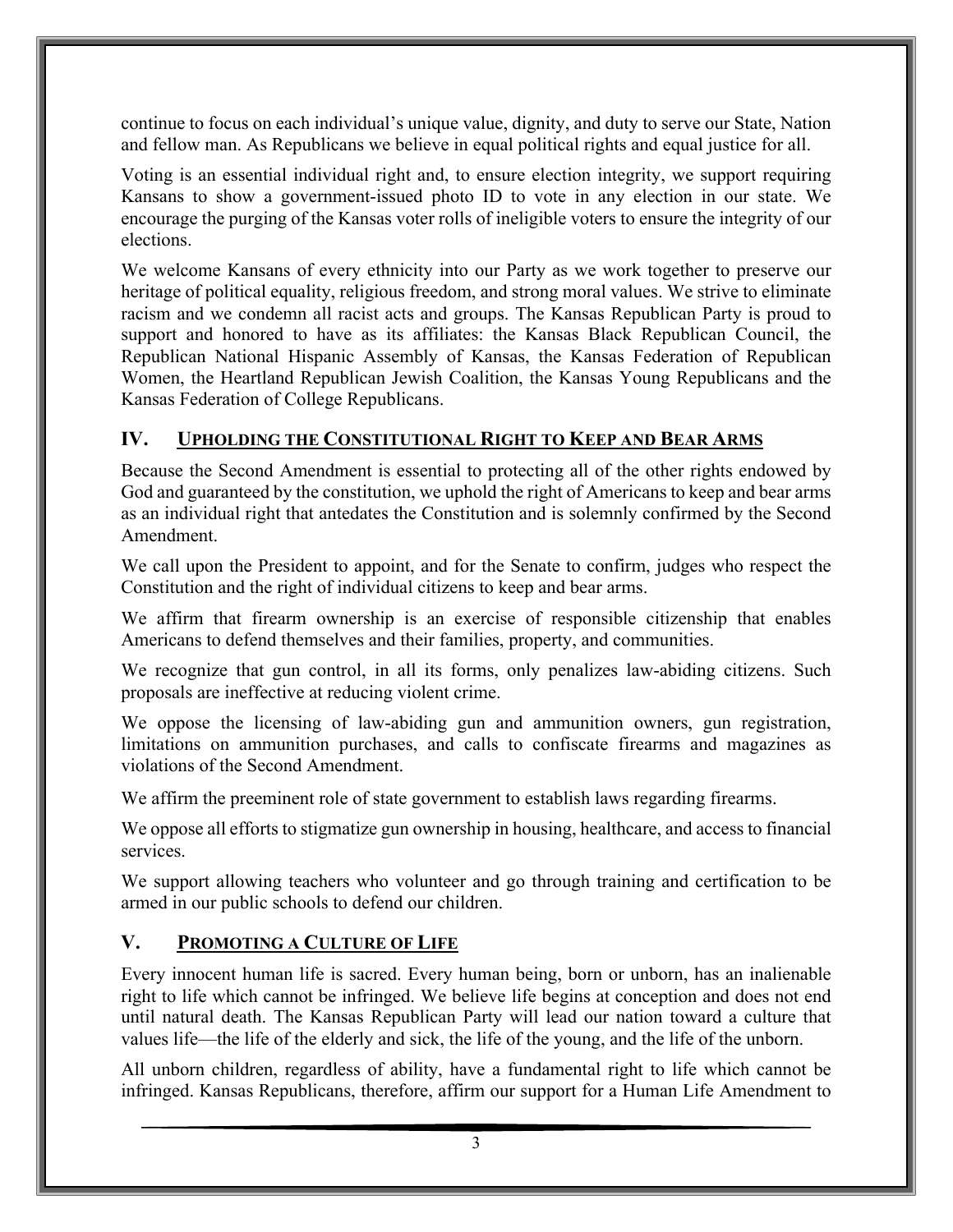the U. S. Constitution (as stated in the Republican National Platform), and we endorse legislation to make clear the Fourteenth Amendment's protections apply to unborn children. We oppose using public revenues for abortion and funding organizations which advocate it.

In the interest of guarding the inalienable right to life of all Americans, we support the prohibition of euthanasia and overturning of *Roe v. Wade.*. We encourage providing positive alternatives to abortion by meeting the physical, emotional, and financial needs of pregnant women and offering adoption services where needed and promoting abstinence-only educational programs in our schools. To protect women considering abortion, we support full disclosure of possible short and long-term effects of abortion and licensure and regulation of abortion clinics by the State. The State of Kansas needs to enforce its laws regarding abortion, especially the strict prohibition against late-term abortions, and to ensure the right to civil and criminal redress for matters involving malpractice, malfeasance, or ethical violations, including the illegal sale of baby parts. We support the prohibition of all human cloning, whether therapeutic or reproductive. We support the use of scientifically proven and successful adult stem cell and umbilical cord blood cell research and other innovations that do not involve destroying human life.

# **VI. SUPPORTING OUR MILITARY**

We support a modernized, fully equipped, and trained armed force. Their noble mission and the sacrifices they have made mandate that the men and women of these all-volunteer forces be given the greatest honor and respect.

The Veterans Administration needs to provide adequate and timely support for our veterans. Kansas should support veterans' service organizations. We encourage actions and policies that will help employers and communities to support National Guard members and their families as they serve our state and nation. We encourage Kansas employers to hire veterans. We support choice in health care options for veterans, including the ability to seek private health care paid for by the Department of Veterans Affairs.

A strong national defense requires a great relationship with our allies. As Republicans, we stand in solidarity behind our key ally, the nation of Israel, and oppose any Boycott, Divest and Sanction campaign directed against it. We recognize its vital importance to the Middle East region and encourage our leaders and leaders around the country to fully support Israel.

## **VII. IMMIGRATION**

Legal immigration is a blessing to this country, and with the promises of America, a blessing to all. Preserving that promise for future generations requires that we protect the sovereignty of our country and secure our borders. Illegal immigration is not compatible with this goal. Immigration and citizenship with all of its privileges, executed pursuant to the law, are an essential component of that promise. It is, therefore, the duty of all who seek the promise of America to respect the laws of our land.

Illegal immigration is unacceptable within the State of Kansas. Employers hoping to take advantage of cheap labor resources using illegal aliens in their work force will not be tolerated. Every effort must be used to ensure that all employees working within the state of Kansas are legal.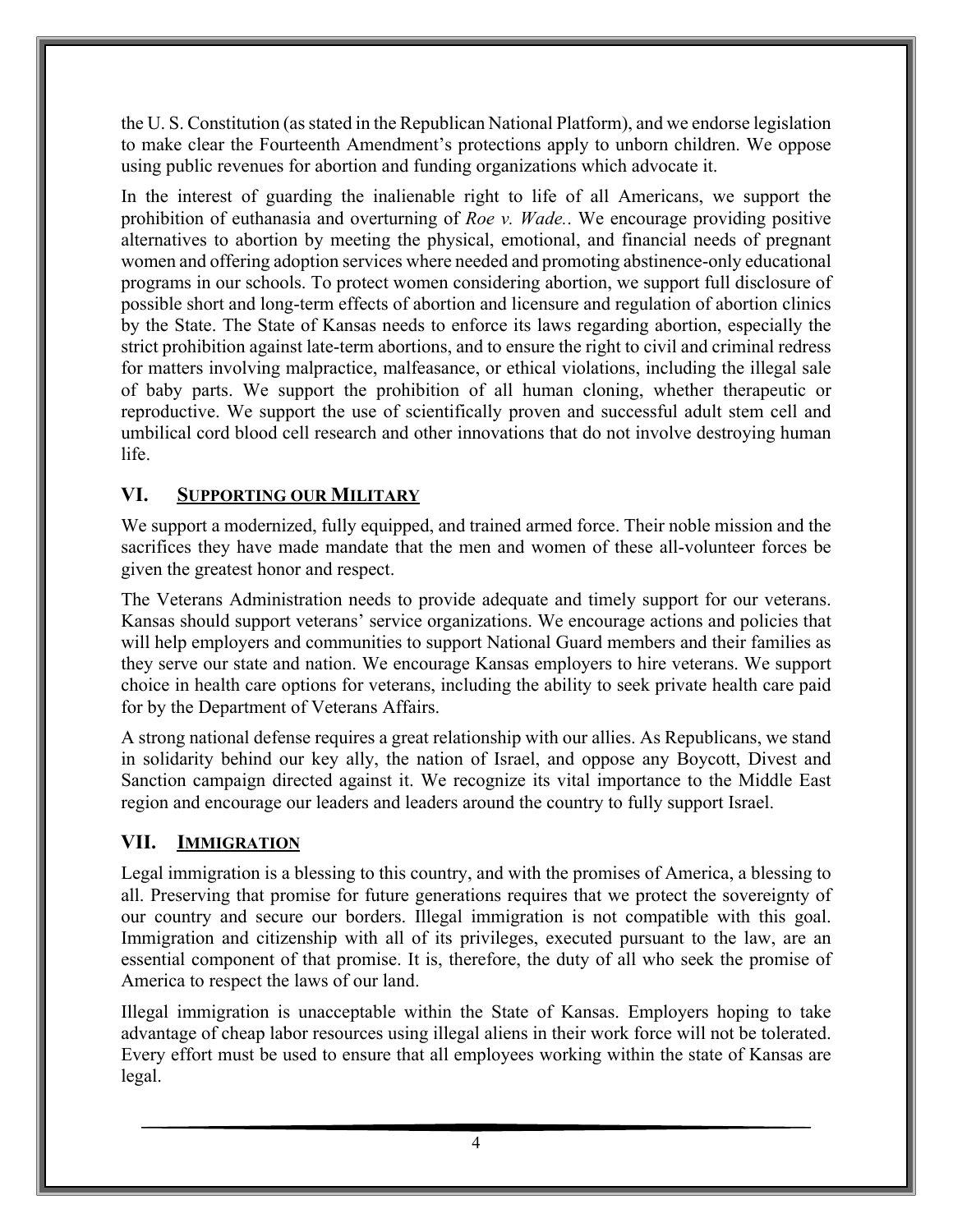Law enforcement agencies must use all available resources to remove from the state all illegal aliens involved in crimes in the most expeditious manner. Maximum cooperation should be the norm between all law enforcement agencies within the state when dealing with enforcement of laws affecting illegal immigrants.

Sanctuary jurisdictions, which are cities or counties that limit communication between their law enforcement officers and other law enforcement or refuse to honor detainer requests, should be prohibited in Kansas as posing unnecessary risk of harm to the people of Kansas. Incentive programs to entice illegal immigrants to Kansas must be terminated.

English is the official language of the state of Kansas, and unless contrary to federal law, all published state documents, resources, advertisements, media and online material should be made available only in our official language.

# **VIII. HEALTHCARE**

True health care reform gives individuals control over their health care and health insurance decisions. Regulators and legislators should promote an environment that fosters competition and choice in both insurance and providers, including primary care physicians, telemedicine, and free clinics.

Kansas should support enlarging health savings accounts. This will equalize the tax treatment of individual and group plans, promote personal ownership of health insurance, and empower citizens in making health care choices for themselves and their families.

Imperative to lowering the cost of health care is the implementation of meaningful tort reform for medical malpractice. We encourage the Governor, Attorney General, and legislators to refrain from expanding Medicaid and other federal health care programs.

#### **IX. GROWING THE ECONOMY**

The keys to economic success and personal financial security are opportunity and entrepreneurship. Federal, state, and local governments must recognize that prosperity can only be achieved when economic resources remain in the hands of the people. Tax policy at all governmental levels should foster economic growth as this is the path to job creation and technological growth.

Government should always seek first to constrain its expenditures to the least possible. Increasing the tax burden on its citizens should be a last resort, and any effort to do so beyond the rate of economic growth should be submitted to a vote of the citizenry. To promote economic growth, state tax policy must be simple and fair to Kansas businesses. Further, there must be a property tax system that is fair and accountable to the people.

The Legislature should periodically re-examine all sales and income tax exemptions, credits, and deductions to determine whether the goal of the exemption is being achieved. Governments should not compete with private enterprise.

To ensure the efficacy of government, we must support zero-based budgeting, auditing each program individually to determine the necessity of the program. This process will enable us to recognize and eliminate the duplication of inspections and services while realizing cost savings.

Understanding that business, and not government, drives job creation, growth, and innovation,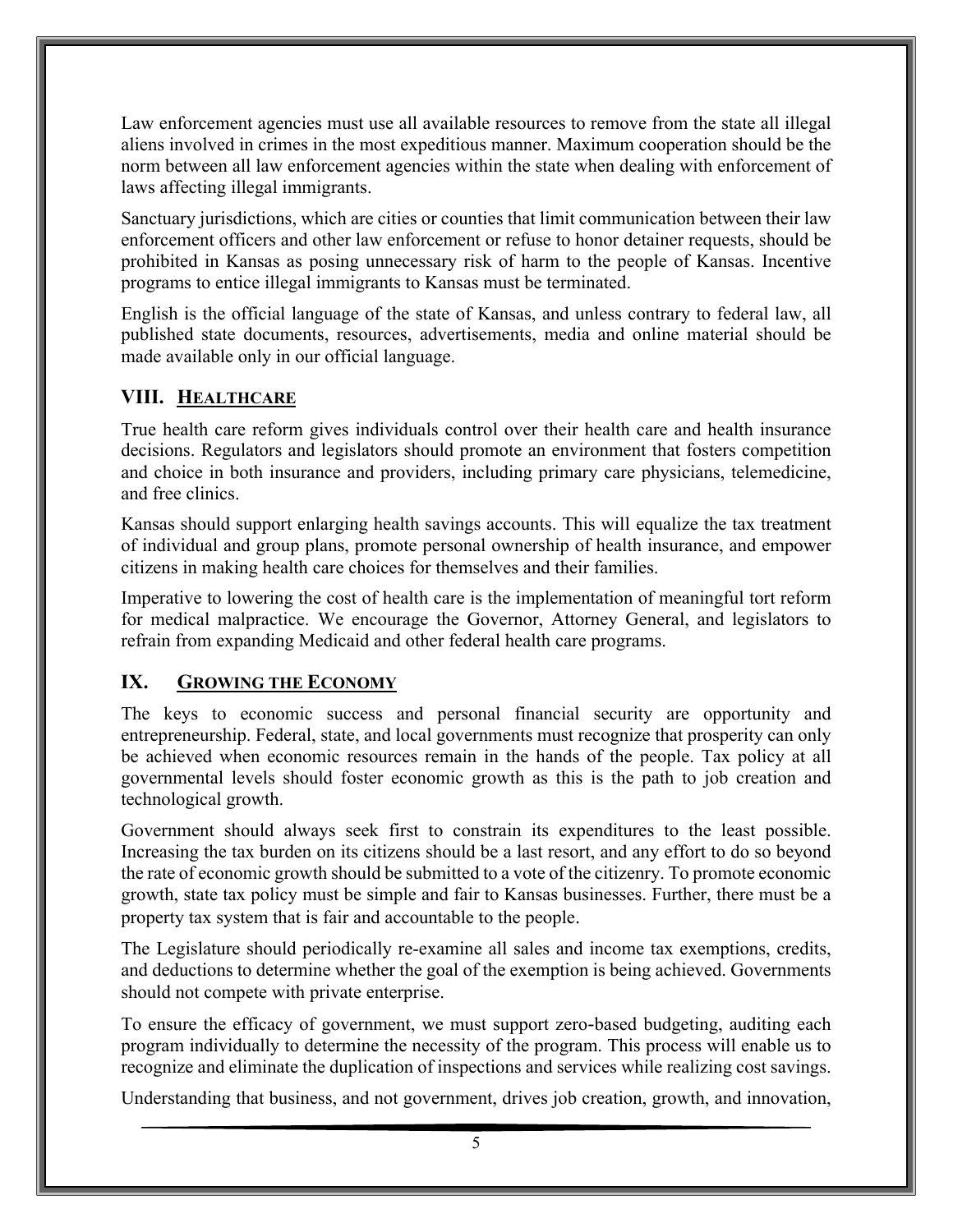we must work toward a consistent regulation system where such regulations are clear, expected, and user-friendly. This reform will encourage businesses to settle in Kansas.

Equally important, we must create a tax policy to encourage businesses and industries already here to stay. This tax base must be competitive with neighboring states and should include a level of consistency, allowing industries to plan on staying in our state long term.

We expect our government to create a budget much like Kansas families create their own budgets, by spending within its means. The Kansas budget increase should not exceed inflation or population growth.

Welfare programs are a temporary last resort and should never be allowed to be used to sustain a way of life. Assistance programs should function as work support not work replacement. Every effort must be made to eliminate improper use and abuse of welfare programs to guarantee every taxpayer dollar goes to lifting individuals and families out of poverty, not supporting a habit or lifestyle choice.

#### **X. BUILDING THE KNOWLEDGE OF STUDENTS**

The Kansas Republican Party believes that the primary goal of education should be to prepare Kansas students for life, liberty, and the pursuit of happiness through rigorous, academic instruction according to each student's God given gifts and talents. We want Kansas schools to be the best in the nation and to reach that goal we believe that our children come first in all policy making.

Kansas statute guarantees parents have the fundamental right to exercise primary control for their child's education. We believe a broad range of education opportunities, including home schooling, should be available for families to choose. Student outcomes should be based upon their needs and abilities, instead of mandates by the US Dept. of Education and Non-Governmental Organizations. Kansas students should no longer be subject to Social Emotional Learning curriculum and its accompanying critical race theory, behavioral screening, sex education, and school-based physical and mental health clinics. SEL instruction to collect data on students' attitudes, values, and beliefs must be shown to the parent and written informed consent given. Storage of any data must be done with top security standards.

We believe teachers are most valuable for the student learning and they are being burdened with paperwork and regulations caused by federal standards codified by Every Student Succeeds Act. Kansas Constitution guarantees local control of schools by elected boards, held accountable to their constituents, and these federal mandates are costly to the state and should be stopped. Nor should accreditation of our Kansas schools be based upon these federal mandates. Educational standards established and adopted by the Kansas State Board of Education, accountable to Kansas voters, should be Kansas' own. Included in these standards should be the study of civics, financial literacy, and the US and Kansas Constitutions and history by sourcing the original documents of our Founding Fathers. We call for prohibiting biological males at birth from playing in female sports.

We support public school audits and transparent use of state funds. Furthermore, it is an abuse of the public trust for public schools to use Kansas taxpayer dollars, allocated to local districts to hire lobbyists and to fund lawsuits against the state. We support base state funding following the student to assure meeting the educational needs of students.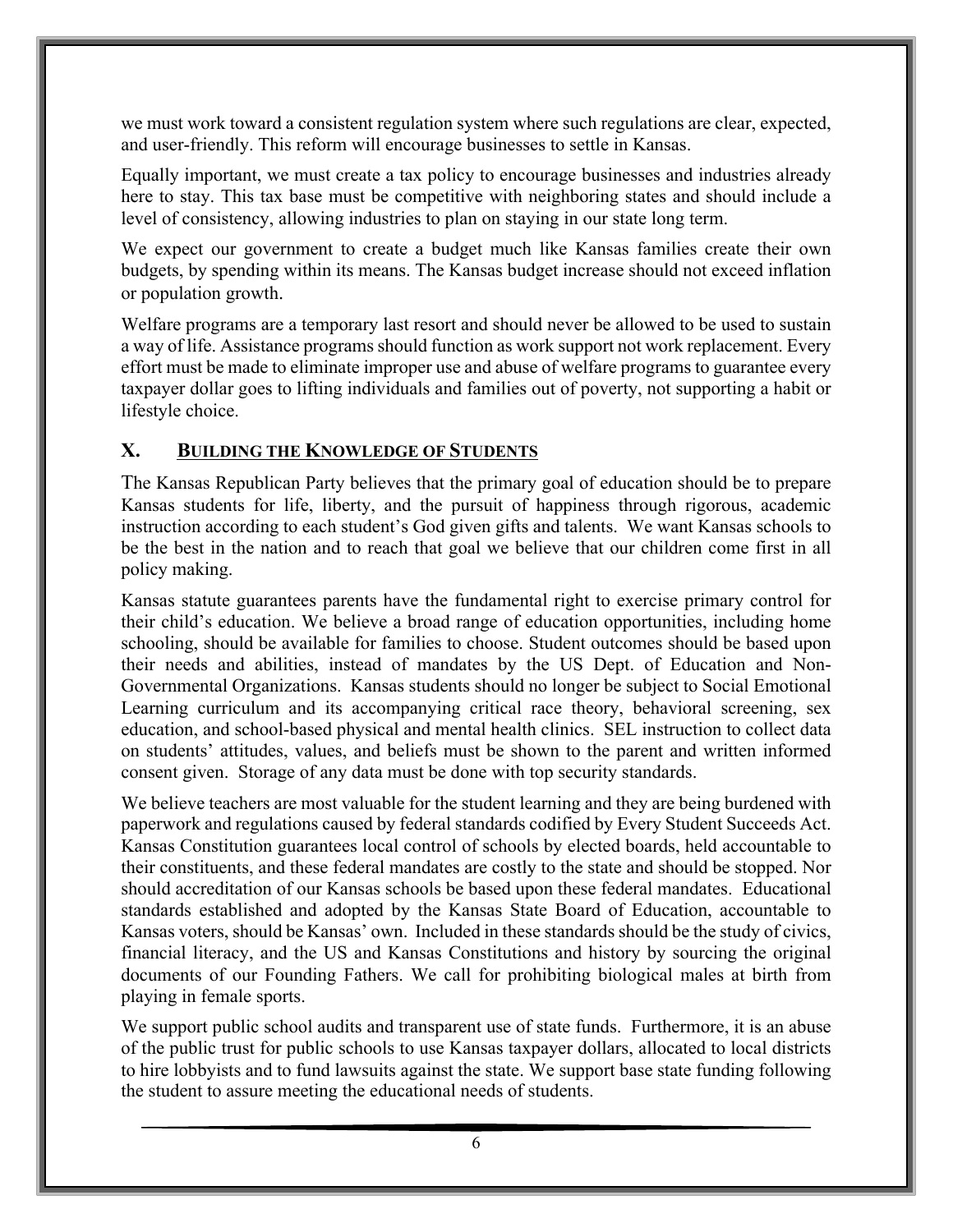Our students, upon high school graduation, should be fully prepared without the need of costly remediation, to advance into their adult lives, be it at home, work, community college, technical school, or the university. Higher education should seek ways to reduce tuition costs and be places of learning and impartial instruction.

## **XI. BUILDING SAFER COMMUNITIES**

We believe the rights of society and the rights of the individual must be protected. We support the full funding of law enforcement across the state to create safe neighborhoods, to protect us from sex offenders, and to provide freedom from abuse. The judicial system must impose swift and fair punishment for all crimes, violent and non-violent.

We oppose pornography in all forms as an indignity to the human person. Because of the increasing prevalence of pornography and its harmful effects in our society, we call for the Government to enact and enforce appropriate laws addressing its public health effects.

Human trafficking is contrary to the principles of freedom and dignity. The exploitation of human beings dehumanizes the individuals who are trafficked and weakens the moral and social fabric of society at large.

Any law or constitutional provisions allowing the state of Kansas to own and operate gambling facilities must be repealed. Government oversight of gambling enterprises is compromised when government itself is in the gambling business.

# **XII. PRESERVING TRADITIONAL FAMILIES**

Families and communities are not abstract constructs, but rather, natural and intrinsic to human existence. As Republicans, we believe that strong societies rest on strong, stable families. Families provide important value in attaining leadership skills, moral fiber, work ethic and other traits necessary to be successful in society. We believe God created man and woman. Therefore, as defined by the Kansas Constitution, the benefits and privileges of marriage exist only between one man and one woman. Happy and healthy marriages are the foundation of our society, and we must support the institution of marriage if our society is to survive.

Because our children's future is best preserved within the traditional understanding of marriage, we call for a federal constitutional amendment that fully protects marriage as a union of a man and a woman, so that judges and legislatures cannot make other arrangements equivalent to it.

We support the courageous efforts of single-parent families to provide a stable home for their children. We also salute and support the efforts of foster and adoptive families.

As the family is our basic unit of society, we oppose initiatives that erode parental rights, such as the United Nations Convention on the Rights of the Child.

Parents bear the final responsibility before God in rearing of their children and have the right to raise their children consistent with their religious and moral values. Parents must be free to train and discipline their children in love and direct their education and health care according to their beliefs and values without government intrusion.